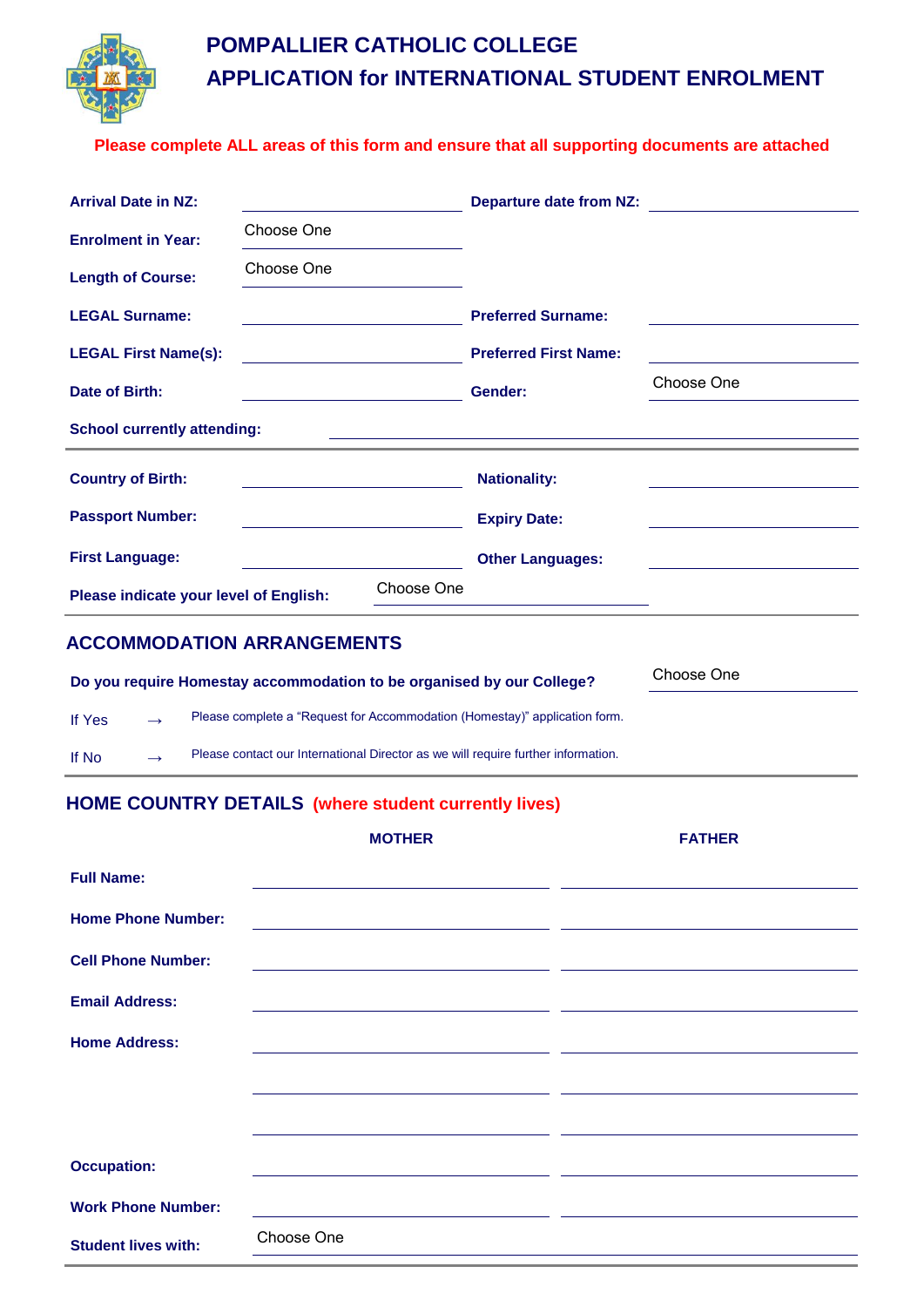### **INSURANCE DETAILS (please complete fully)**

|                                                                                                                                                                                                        | All International Students must have comprehensive medical and travel insurance - it is recommended that<br>insurance be arranged prior to arriving in New Zealand. |                                      |                       |                                        |                                        |  |  |
|--------------------------------------------------------------------------------------------------------------------------------------------------------------------------------------------------------|---------------------------------------------------------------------------------------------------------------------------------------------------------------------|--------------------------------------|-----------------------|----------------------------------------|----------------------------------------|--|--|
| Do you have insurance?                                                                                                                                                                                 | Choose One                                                                                                                                                          | If yes, please provide details below |                       |                                        |                                        |  |  |
|                                                                                                                                                                                                        | If No, do you want Pompallier Catholic College to arrange medical insurance for you?                                                                                |                                      |                       |                                        | Choose One                             |  |  |
| <b>Name of Insurance Co:</b>                                                                                                                                                                           |                                                                                                                                                                     |                                      | <b>Policy Type:</b>   |                                        |                                        |  |  |
| <b>Address:</b>                                                                                                                                                                                        |                                                                                                                                                                     |                                      | <b>Policy Number:</b> |                                        |                                        |  |  |
|                                                                                                                                                                                                        |                                                                                                                                                                     |                                      | <b>Start Date:</b>    |                                        |                                        |  |  |
|                                                                                                                                                                                                        |                                                                                                                                                                     |                                      | <b>Expiry Date:</b>   |                                        |                                        |  |  |
|                                                                                                                                                                                                        | <b>HEALTH / MEDICAL DETAILS (please complete fully)</b>                                                                                                             |                                      |                       |                                        |                                        |  |  |
| Is your child allowed to take Panadol?                                                                                                                                                                 |                                                                                                                                                                     | Choose One                           |                       |                                        |                                        |  |  |
|                                                                                                                                                                                                        | Does your child suffer from asthma?                                                                                                                                 |                                      | Choose One            |                                        | <b>Carries an inhaler?</b>             |  |  |
| Does your child have any difficulty with hearing?                                                                                                                                                      |                                                                                                                                                                     | Choose One                           |                       | (If yes, please provide details below) |                                        |  |  |
|                                                                                                                                                                                                        |                                                                                                                                                                     |                                      |                       |                                        |                                        |  |  |
|                                                                                                                                                                                                        |                                                                                                                                                                     |                                      |                       |                                        |                                        |  |  |
|                                                                                                                                                                                                        | Does your child have any difficulty with his/her sight?                                                                                                             | Choose One                           |                       | (If yes, please provide details below) |                                        |  |  |
|                                                                                                                                                                                                        |                                                                                                                                                                     |                                      |                       |                                        |                                        |  |  |
|                                                                                                                                                                                                        |                                                                                                                                                                     | Choose One                           |                       |                                        | (If yes, please provide details below) |  |  |
| Does your child have any allergies?                                                                                                                                                                    |                                                                                                                                                                     |                                      |                       |                                        |                                        |  |  |
|                                                                                                                                                                                                        |                                                                                                                                                                     |                                      |                       |                                        |                                        |  |  |
|                                                                                                                                                                                                        |                                                                                                                                                                     |                                      |                       |                                        |                                        |  |  |
| Please list any medication your child is taking:                                                                                                                                                       |                                                                                                                                                                     |                                      |                       |                                        |                                        |  |  |
|                                                                                                                                                                                                        |                                                                                                                                                                     |                                      |                       |                                        |                                        |  |  |
|                                                                                                                                                                                                        |                                                                                                                                                                     |                                      |                       |                                        |                                        |  |  |
|                                                                                                                                                                                                        |                                                                                                                                                                     |                                      |                       |                                        |                                        |  |  |
| Are there any medical conditions, health matters or disability about which the<br>school should be aware of?<br>(Please contact us if you wish to discuss any health or disability matters in private) |                                                                                                                                                                     |                                      |                       | Choose One                             |                                        |  |  |
|                                                                                                                                                                                                        |                                                                                                                                                                     |                                      |                       |                                        |                                        |  |  |
|                                                                                                                                                                                                        |                                                                                                                                                                     |                                      |                       |                                        |                                        |  |  |
|                                                                                                                                                                                                        |                                                                                                                                                                     |                                      |                       |                                        |                                        |  |  |
|                                                                                                                                                                                                        |                                                                                                                                                                     |                                      |                       |                                        |                                        |  |  |
|                                                                                                                                                                                                        |                                                                                                                                                                     |                                      |                       |                                        |                                        |  |  |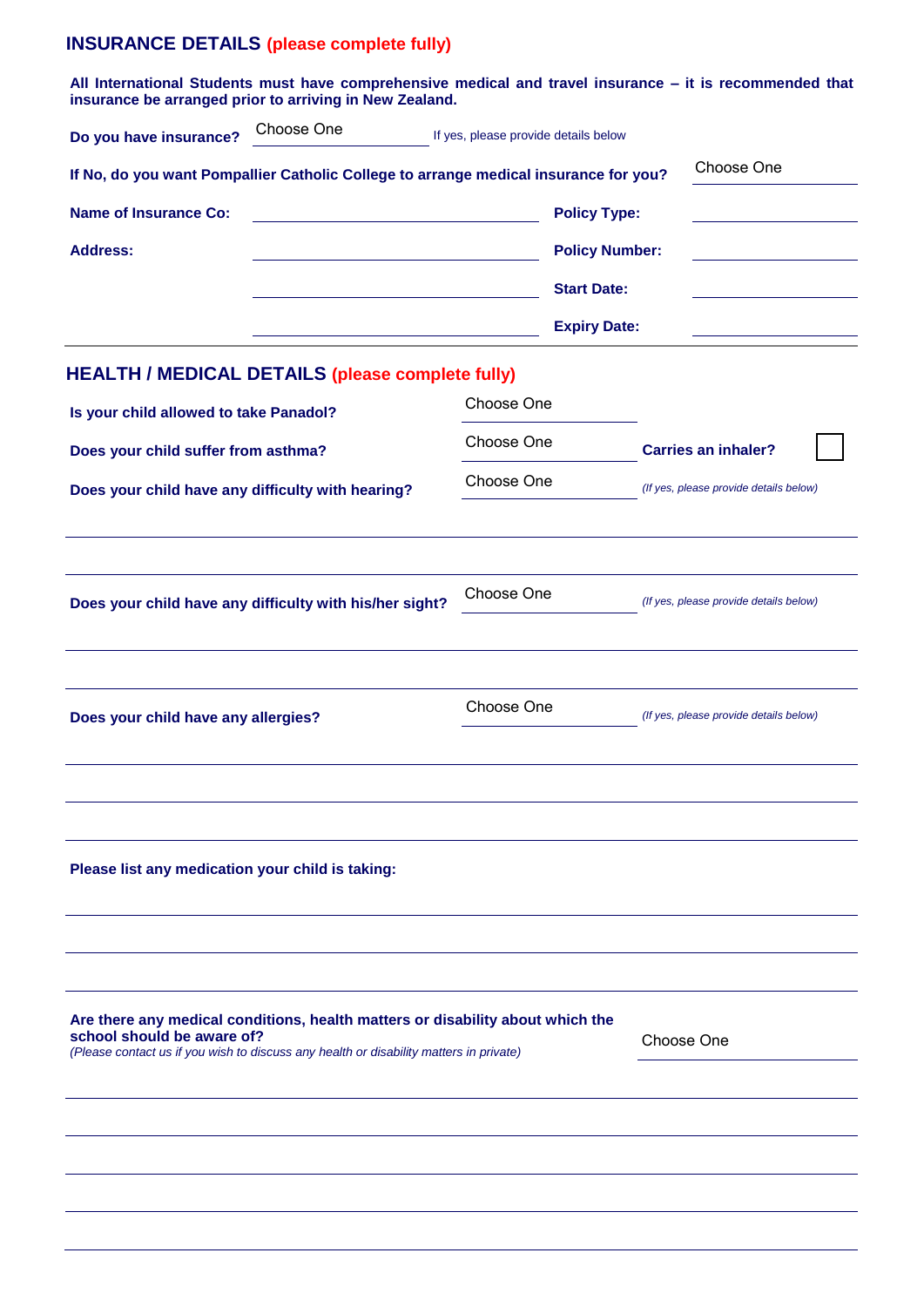#### **PARENT or GUARDIAN AGREEMENT**

I/We accept the Offer of a Place at Pompallier Catholic College on behalf of:

*(print student's name)*

- 1. I/We have read and understand the information regarding Pompallier Catholic College.
- 2. I/We undertake, as a condition of enrolment, that the above-named student will:
	- a. participate in, and I/We as caregivers will support the programme that gives the College its Special Character, as outlined in the College Curriculum;
	- b. b. obey the College rules; and
	- c. wear the regulation College uniform.
- 3. Accordingly, I/We will support the College Policies as authorised by the Board of Trustees.
- 4. I/We have read, understand and accept the Home Stay Terms and Conditions, and allow Pompallier Catholic College to take any necessary action in accordance with the Home Stay Terms and Conditions.
- 5. I/We give permission for our child to go on class trips and outings organised by Pompallier Catholic College and agree to pay the cost of any such extra-curricular activities.
- 6. I/We give permission for the College to use images and/or electronic recordings of my/our child taken during the period of their enrolment at Pompallier Catholic College, for publicity, promotional and/or educational purposes. Examples of such publications include, but are not limited to, College newsletter, College website, newspapers, magazines, concert videos, social media sites and school promotional material. *(Please advise the school if you have any concerns about publication of your child's images).*
- 7. I/We authorise staff of the College to:
	- receive and/or pass on any information from any person, authority or corporate body concerning the student, including but not limited to medical, educational and welfare information;
	- provide consents in respect of any activity carried out and authorised by the College;
	- provide necessary consents on behalf of the student, on the advice of a medical practitioner, in a medical emergency where it is not reasonably practical or timely to contact the parents. I/We also agree to reimburse all costs incurred as a result of such an emergency (if it is not covered under my/our medical and travel insurance policy).
- 8. I/We have read, understand, and agree to the terms and conditions of the refund policy, as set out in the International Students' Orientation Booklet.
- 9. I/We confirm that all the information included in this application for enrolment is complete and correct.

#### **PRIVACY ACT 1993**

Our College undertakes to collect, use and store information you provide on this form according to the principles of the Privacy Act 1993. The information is collected and used by the College to provide education for your child, and it is also used for associated school activities. It is available to all staff of the College, members of the Board of Trustees, and may be provided to the Proprietor or Proprietor's Agent. Please advise the College if you have any concerns about disclosure of any of the information within the school.

The College is sometimes obliged by law to give information to government departments (e.g. Ministry of Education, Ministry of Health, Education Review Office, Work and Income, Oranga Tamariki), but it will not otherwise be disclosed without your authorisation.

You have the right to request access and to request correction of information held about you by the College. We would be grateful if you could contact the College office if any details need to be changed, especially contact details.

I/We agree to all the terms and conditions set out above.

**Full Name** (please print)**:**

**Relationship to Student:**

Choose One Choose One

**Date:**

#### **STUDENT AGREEMENT**

I have read and understand the information regarding Pompallier Catholic College.

I agree to abide by the College rules and New Zealand law at all times.

**Student Name** (print)**: Date:**

I